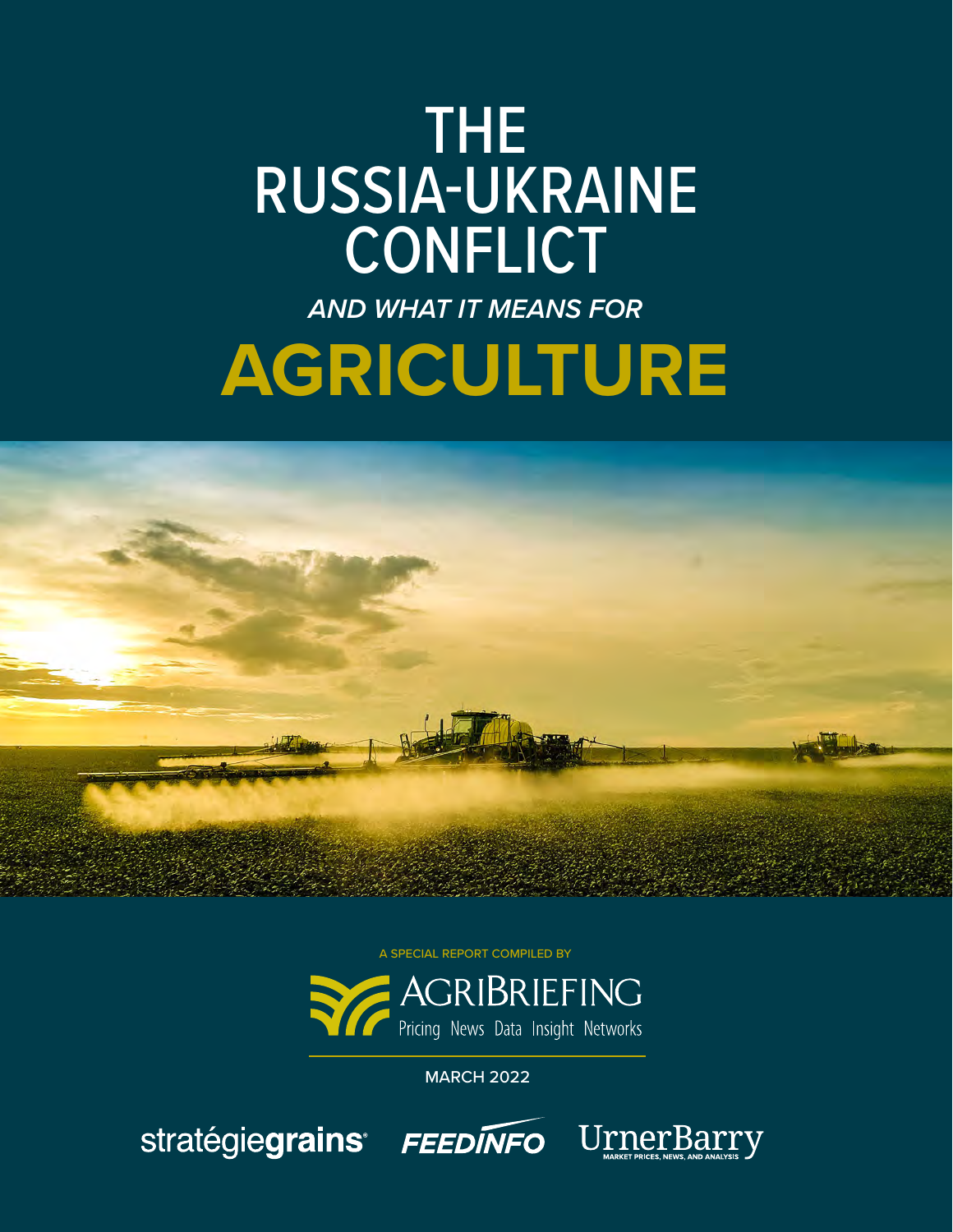

On February 24, 2022, Vladimir Putin ordered the Russian invasion of Ukraine, garnering denunciation from countries and leaders around the world—while sending shock waves throughout global markets.

President Biden, along with other NATO nations, announced "severe and immediate economic costs on Russia," which included financial sanctions and export controls. The ruble is now worth less than one U.S. cent, while a growing list of companies have shuttered operations in Russia.

"Food and agricultural markets are particularly impacted by the ripple effects of the current situation," says Jamie Chadwick, Editorial Director for Urner Barry, the leading price reporting agency for the protein industry. "The entire supply chain is, in one way or another, feeling the effects."

As the premier provider of pricing, analysis and news intelligence for agricultural commodities markets, AgriBriefing has prepared this special report with contributions from its intelligence services Stratégie Grains, Feedinfo and Urner Barry, to provide insight into how this conflict is impacting the entire food supply chain.

This report features perspective on the grains, oilseeds and biofuels markets via Stratégie Grains, the feed additives and animal nutrition sector via Feedinfo, and the protein industry via Urner Barry.

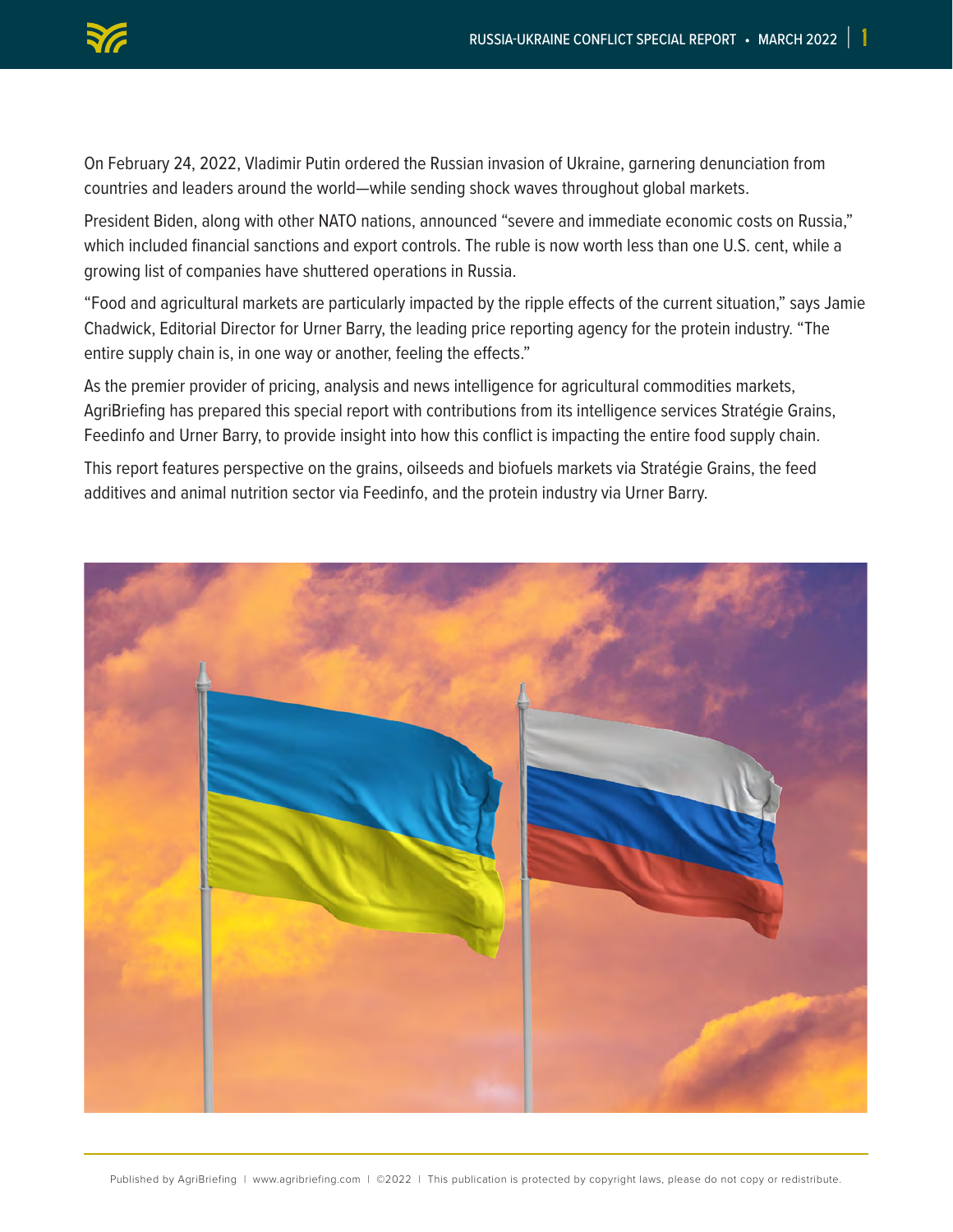

## **AGRICULTURAL INPUTS**

On March 7, Texas Intermediate crude prices surged to a near 14-year high of \$130.50 a barrel while Brent crude hit \$139.13, its highest since 2008, on concerns over the global oil supply as talk of banning Russian oil, natural gas, and coal shipments began—a promise fulfilled the following day by the Biden Administration.

Since then, oil prices have fallen back below \$100 per barrel as the supply outlook has improved and traders eye potentially lower Chinese demand following new coronavirus outbreaks. China is the world's largest oil importer.

The threat of higher fuel costs is adding to the already tight transportation scenario as existing logistical complications result in mounting costs for perishable goods shipped and trucked around the globe.

#### **Fertilizer and Feed Additives**

Along with commodities such as crude oil and metals, Russia is a major supplier of fertilizer. Russia produces and exports large quantities of potash, phosphate, and nitrogen-containing fertilizers, all of which are used to grow crops including coffee and soybeans.

Prior to the Russia-Ukraine war, Russia had already banned the export of ammonium nitrate from February 2 to April 1, 2022, due to concerns of a shortage amid spiking global fertilizer prices. Fertilizer prices were already escalating prior to the conflict in Ukraine as a result of pandemic-related supply chain disruptions and higher costs of natural gas, which is used to produce fertilizer.

Russia's trade and industry ministry recommended the country's fertilizer producers to temporarily halt exports. International shipping groups including Danish-based container shipping line and vessel operator Maersk have temporarily suspended deliveries to and from Russia due to the Western sanctions.

"Halted fertilizer shipments from Russia, which are mainly transported via trains and ships, could have direct impacts on farmers and consumers worldwide by disrupting food production and intensifying inflationary pressures," says Urner Barry analyst, Courtney Shum.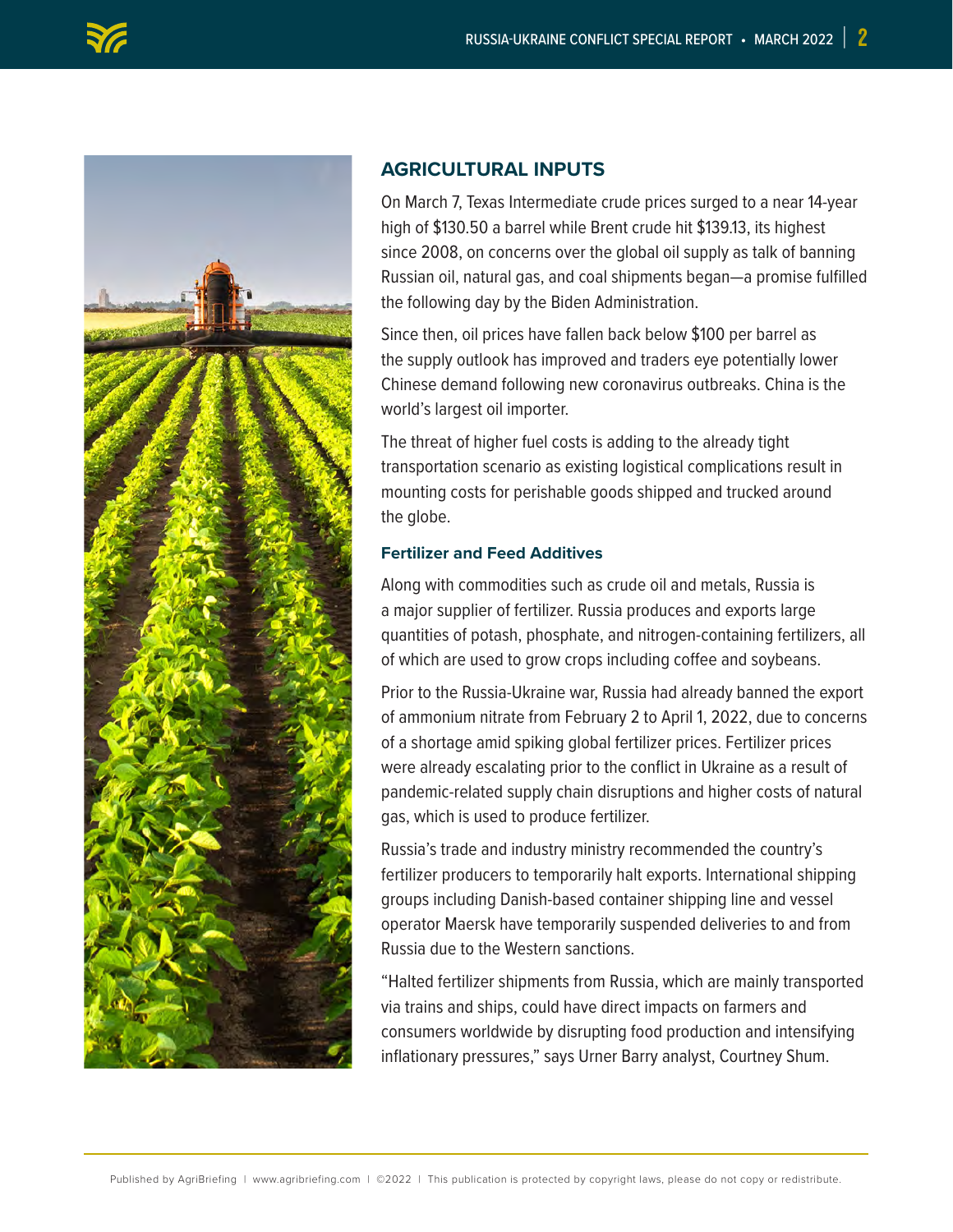According to Feedinfo, a price reporting and news agency for the animal nutrition sector, the biggest issue in terms of feed additives lies with phosphates.

"Russia is the world's second largest phosphate exporter," according to Sam Weatherlake, Principal Analyst at Feedinfo.

EuroChem and PhosAgro operate feed phosphate plants in Russia. Production of MCP and DFP at these facilities represents about 7% of global feed phosphate supply. Russia is also a significant producer of phosphate rock and sulphur, important feedstocks for feed phosphate production. Many buyers of Russian-origin feed phosphate have begun to shop for product of alternative origin.

The European feed phosphate market has been snug for several months as demand for phosphoric acid is directed to fertilizer production and amid consolidation in the feed phosphates market over the last 2-3 years.



"Russia's invasion of Ukraine threatens a significant portion of global feed mineral supply and has buyers searching for alternative sourcing, and in some cases, alternative materials," says Feedinfo Senior Analyst, Heather McGuire Doyle.

Russia also exported 52,000 tonnes of copper sulphate in 2021. Top export destinations by volume were Canada, Germany, Kazakhstan, the Netherlands, Australia, and the United States. Feed buyers have expressed additional concern about several other minerals, including urea, manganese oxide and manganese sulphate.

"Amino acids, vitamins, and minerals are essential inputs in animal feed," said Weatherlake. "China is the largest global producer of amino acids and vitamins, and corn is the main raw material for the fermentation of amino acids there. Ukraine is one of China's main sources of corn, and according to China customs data, Ukraine accounted for 29% of its corn imports in 2021.

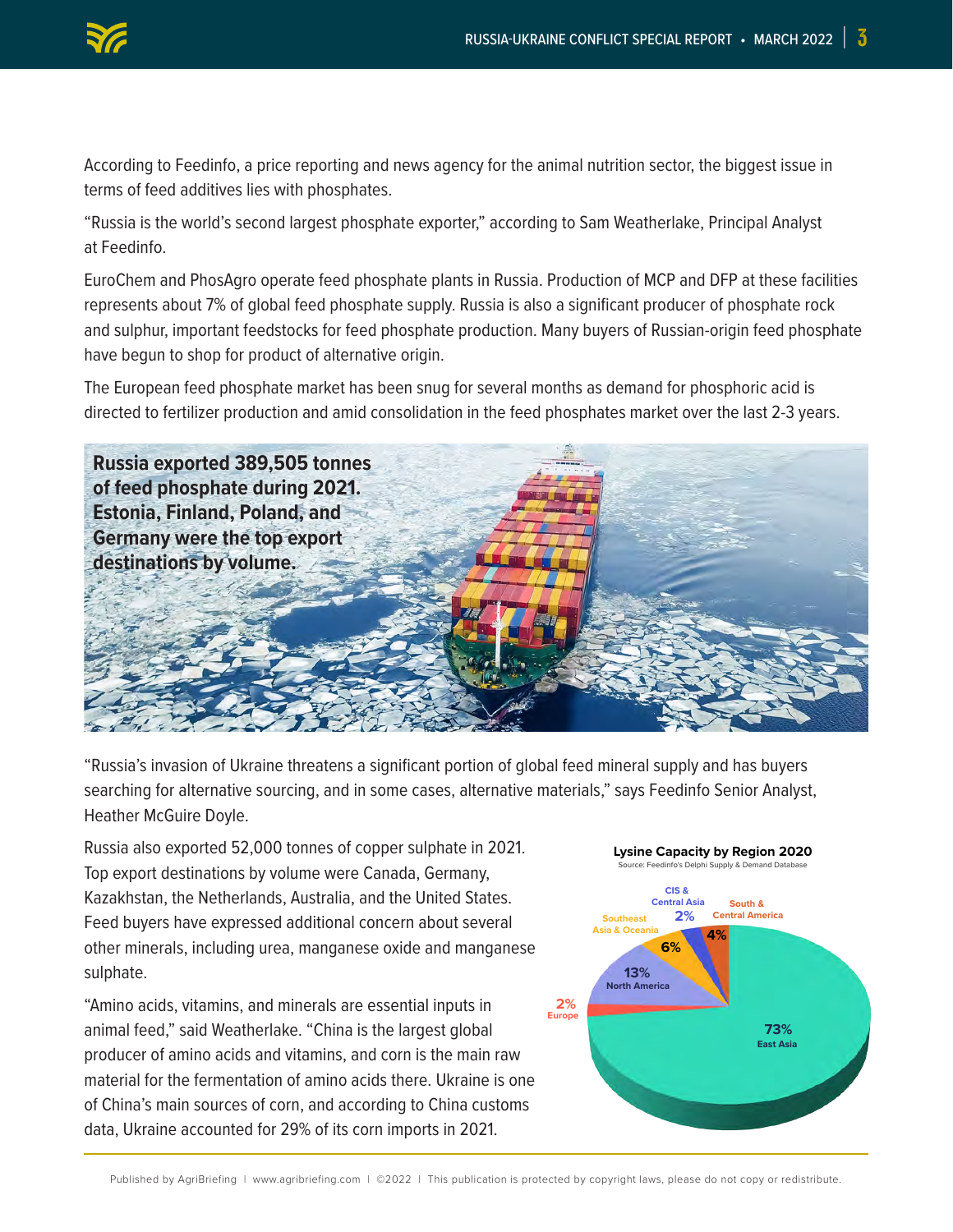There is also concern about China's supply capabilities due to a recent spike in COVID-19 cases."

Weatherlake added that inclusion rates for some products have fallen during the pandemic because of a lack of supply. Some operations may cut back on more specialist products and/or more niche amino acids due to high prices.

### **Grains and Oilseeds**

Ukraine is referred to as the "breadbasket of Europe," and sends a large portion of its wheat and corn supplies to the Middle East and Africa. Combined, Russia and Ukraine account for nearly 30% of global wheat exports.

"That scramble for replacements is made even harder by the drought in North America, meaning alternative supply from Canada or the US will be unavailable," says Andrée Defois, Managing Director of Stratégie Grains, an agro-economic research and analysis bureau offering supply and demand forecasts for major food commodities.

"Consumers will have to switch, reduce consumption,

or maybe wait for the next season. Effects will be widespread, given the extensive reach of Black Sea wheat, which is shipped to destinations around the globe. I would say nearly the entire world will be concerned."

Hémeline Macret, Oilseed Analyst for Stratégie Grains, noted that Ukraine may lose around 12 MT of corn exports between now and the end of September.

"This is a colossal fall in an already tight global market," said Macret.

Macret expects grain stocks to remain at low levels in all major exporting countries outside the Black Sea due to the disruptions in Ukraine and Russia. Low availability from the Black Sea can have long-





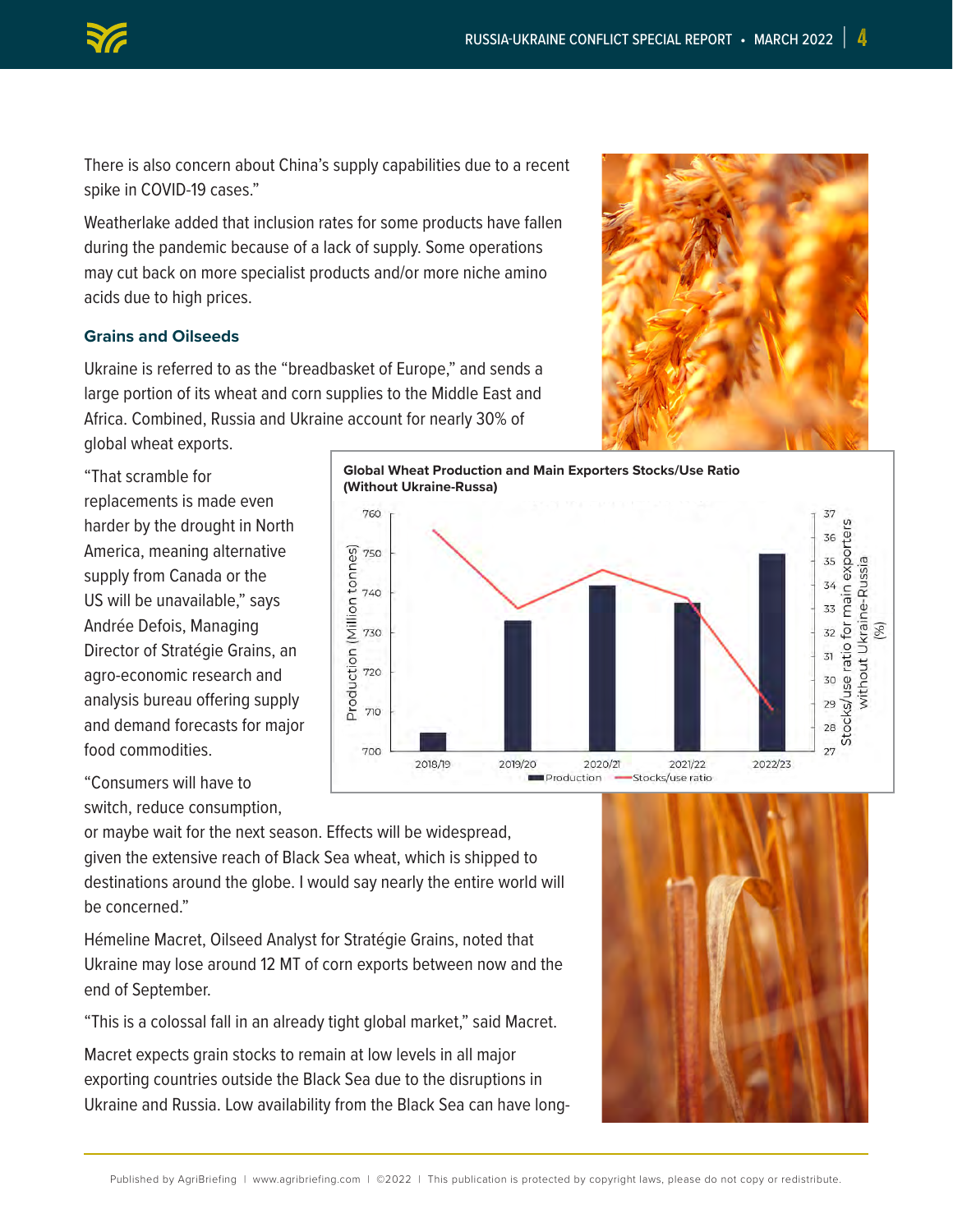term consequences for months to come since other major exporters (U.S., Brazil, and Europe) will have to export more to replace grain from the Black Sea.

Macret noted that crop margins may be impacted a little bit, but not by much. Crop prices rose a lot, but inputs as well. Nevertheless, depending on when farmers ordered nitrogen and pesticides, crop margins have been more or less impacted.

"Farmers outside the Black Sea will try to maximize their sowings in the months to come to supply the world with grains and oilseeds."

According to Defois, the market braced for the biggest disruption is certainly sunflower oil.

"Ukraine alone is responsible for about 50% of global exports," she says. "Together with Russia, the two countries currently at war account for 80% of global exports. There is, therefore, literally no other country in a position to step up and replace anything close to the volumes being produced around the Black Sea."

## **AGRICULTURAL OUTPUTS**

Many countries rely on Russia to fill a portion of their protein demand, so implications stemming from the sanctions on Russia could be far-reaching.

On March 11, President Biden declared an Executive Order prohibiting the importation of "fish, seafood and preparations thereof" from the Russian Federation. Upon the announcement, the National Fisheries Institute commented:

"In response to the Ukraine crisis, the National Fisheries Institute appreciates the need for reciprocal treatment of seafood. We will work with the Administration on implementation of this embargo."

According to the National Oceanic and Atmospheric Administration **Source Administration** (NOAA), the U.S. imported 48,867 tons of seafood from Russia in 2021. Those imports were worth approximately \$1.2 billion.

According to Urner Barry Consulting, Russia remains a major player in the snow and king crab market. In 2021, the global economy **South**  imported roughly 94 million pounds of frozen snow and king crab **\$41.2,**  from Russia—of which the U.S took nearly 70 million pounds. From **Other, \$0.5,**  2017 to 2021, the U.S. represented roughly 61 percent of global **Europe,**  imports from Russia—equating to nearly \$3.4 billion. **1% Japan, 79%** eseni **C** market. In 2 **1% \$21.4, Denmark, 1% \$29.6, 1% 0%**

The current market already prices these commodities near record-**\$526.2,**  highs. The February 2022, Urner Barry Snow crab 5-8 oz cluster quote for Russian crab sat roughly 76 percent above the previous 3-year average at \$16.34 per pound. **17%**

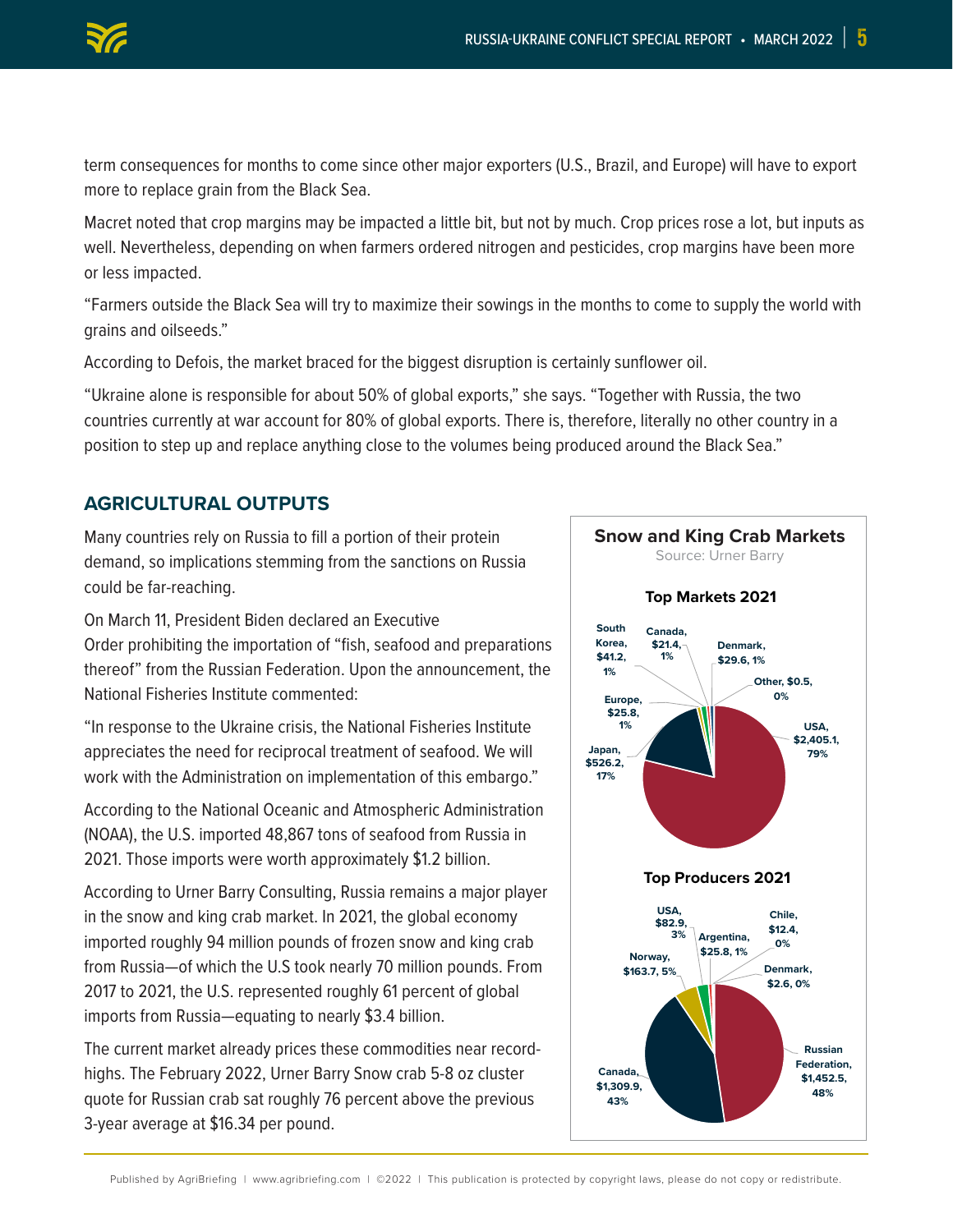"With prices already near all-time highs, the new government sanction could cause a significant shock to the supply side, ultimately making it a difficult task for producers to obtain additional quantities, as we already take in a significant portion of Canadian product," says Urner Barry lead Economist, Angel Rubio.

Russia also remains a significant player in the cod and pollock markets. China, Vietnam, and Hong Kong imported the most frozen whole fish product from Russia. Much of this frozen whole fish purchased by China is further processed, filleted, repackaged, and sent to other countries.

From 2017 to 2021, nearly 80 percent of all U.S. imports for frozen cod and pollock fillets come from China.

"Although unclear, if the U.S. were to implement sanctions on these commodities, it is not unreasonable to see a domino





effect in seafood prices in the U.S. market," says Rubio.

According to the Urner Barry double frozen quotes from China, cod and pollock fillets are already at record highs. Any further pressure on supply could drive prices even higher.

Many countries also import Russian poultry. From 2018 to 2021, global imports of Russian poultry increased by 143 percent. Within the past three full years, China represented nearly 68 percent of global imports from Russia, equating to nearly 673 million pounds, followed by Saudi Arabia and Kyrgyzstan. Any unlikely sanctions from China could disrupt the global poultry trade.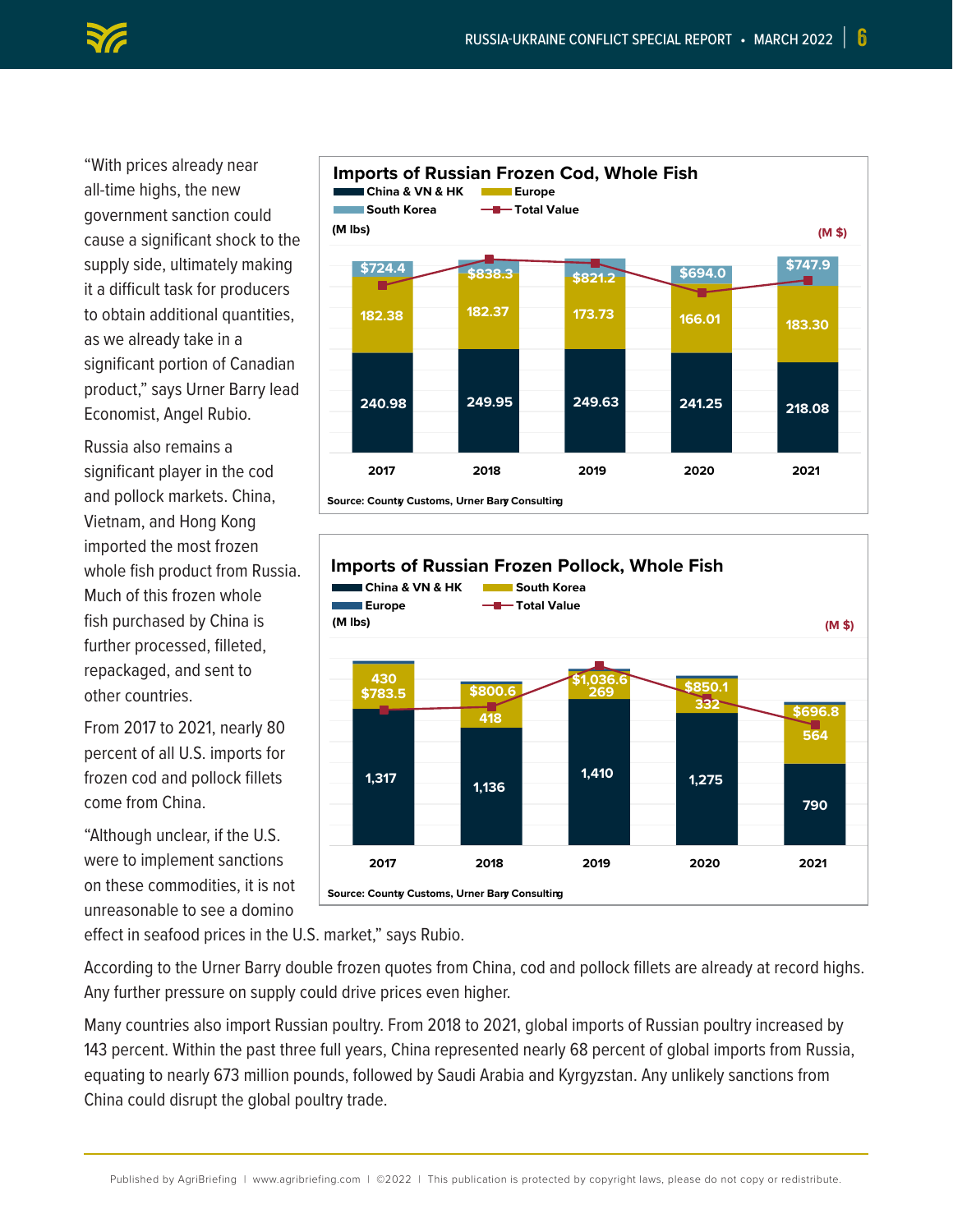



Regarding exports to Russia, South America has played an essential role in the red meat, poultry, and seafood markets. Chile exported the most frozen whole fish Atlantic salmon to Russia. From 2017 to 2021, nearly 456 million pounds were shipped—a value of approximately \$1.26 billion.

Rubio added, "Any potential sanctions made by Chile or Russia could divert this trade to other countries. If market conditions were attractive enough, countries like the U.S., China, Brazil, among others, would be destinations for such surplus."

For countries that have not interrupted trade with Russia, doing business with Russia may become a difficult task. Since the war began, sanctions have led to the ruble's devaluation, leading to uncertainty on whether or not Russian goods could even be supplied to destined markets.

"Global agricultural markets are deeply intertwined, and any sanctions implemented can create significant supply shocks to the global economy," says Rubio.

On the other end of the spectrum, foodservice and retail businesses have responded to the ongoing Russian invasion with punitive measures of their own.

Amazon has suspended shipments to retail customers in Russia. Burger King has suspended its corporate support, including operations, marketing, and supply chain, from its Russian-franchised locations. McDonald's has temporarily closed 850 restaurant locations in Russia, which the company says will cost \$50 million per month. Papa John's, Starbucks, and YUM! Brands are all taking similar measures, halting restaurant operations and development in Russia; while many of these big players opt to donate to humanitarian efforts that support the Ukrainian people.

From fuel and fertilizer, to feed and foodservice—there is scarcely a point in the supply chain that is untouched by what's happening around the world. As global markets continue to react on uncertainties of supply and demand, the food and agriculture industry continues to pivot in the face of extreme adversity. We salute and stand with those who continue their work to feed the world.